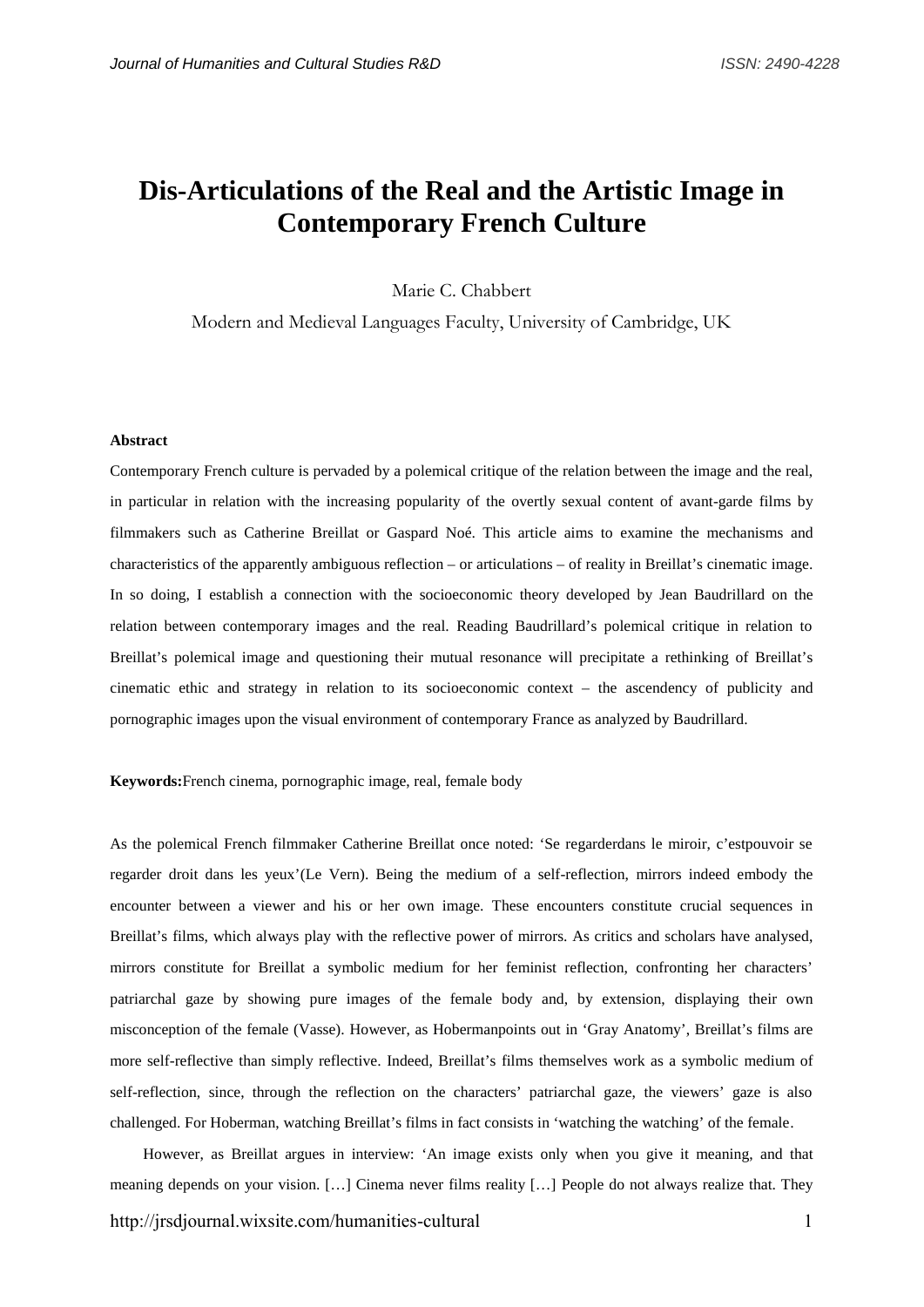think that in cinema an image is an image, but that is not the case' (Sklar 26). Breillat'scinematic image, instead of being the medium of a truthful self-reflection of reality, would thus be a damaged mirror,which reflects its referent but in a distorted way. This essay aimsto examine the mechanisms and characteristics of the apparently ambiguous reflection – or articulations – of reality in Breillat's image of the female. In so doing, I will establish a connection with the socioeconomic theory developed by Jean Baudrillard on the relation between contemporary images and the real. Reading Baudrillard's polemical critique in relation to Breillat's polemical image and questioning their mutual resonance will precipitate a rethinking of Breillat's cinematic ethic and strategy in relation to its socioeconomic context – the ascendency of publicity and pornographic images upon the visual environment of contemporary France.

#### **How and when has the real become unwatchable?**

Catherine Breillat has now become a well known figure of contemporary French cinema. She is particularly famous for violating a traditional implicit rule associated with cinematic representation: the taboo of sex. Associated with the feminist artistic movement that developed in France since the 1970s with female artists such as Catherine Millet and Claire Denis, Catherine Breillat films sex and the female body in an unusually overt way that flirts with the limits of pornography and of representation itself. This is particularly true in her film *Anatomie de l'enfer*, produced in 2004, which she considers to bethe acme of her cinematic style (Clouzot134). This film begins with a chance encounter at a gay nightclub, as a result of which an unnamed woman (played by Amira Casar) pays an unknown man (played by Rocco Siffredi) to, on her instructions, 'watch her where she is unwatchable' (*Anatomie de l'enfer*,my translation). During four nights, the man will explore her body, watching the female, the unwatchable. This film's scenario in fact derives from Breillat's novel *Pornocratie*, itself borrowed in part from Marguerite Duras's*La Maladie de la mort*.

What interests me in Catherine Breillat's film, and oeuvre in general is the reaction of the public. Indeed, when I first watched *Anatomie de l'enfer*a couple of years ago now, I went through a series of emotional states and had to wait few weeks before formulating a first judgement on this film. I was first extremely shocked and disgusted, like I think most of her public, but then I progressively questioned the reason behind such a violent reaction. What is so shocking in Breillat's work? Her image obviously. The close-ups, the way she shows the female body, the queasy details, the displayed intercourses are an ordeal for the viewer. Maybe hell itself, of which she shows the anatomy. However, when you think about it, these images are nothing but 'natural' images: a body, genitalia, sex. This is the truth of the body, the body in all its reality, but that I apparently could not stand when first watching *Anatomie de l'enfer*. In fact, the body as shown in Breillat's film seems to be 'less real' than the body shown in the erotic shades of pornography or in the mass media displaying of photoshoped model's bodies. As such, it appears that Breillat's image shows something 'unwatchable' but that, in fact, happens to be most real. I was thus left with one question:How and when has the real become unwatchable?

http://jrsdjournal.wixsite.com/humanities-cultural 2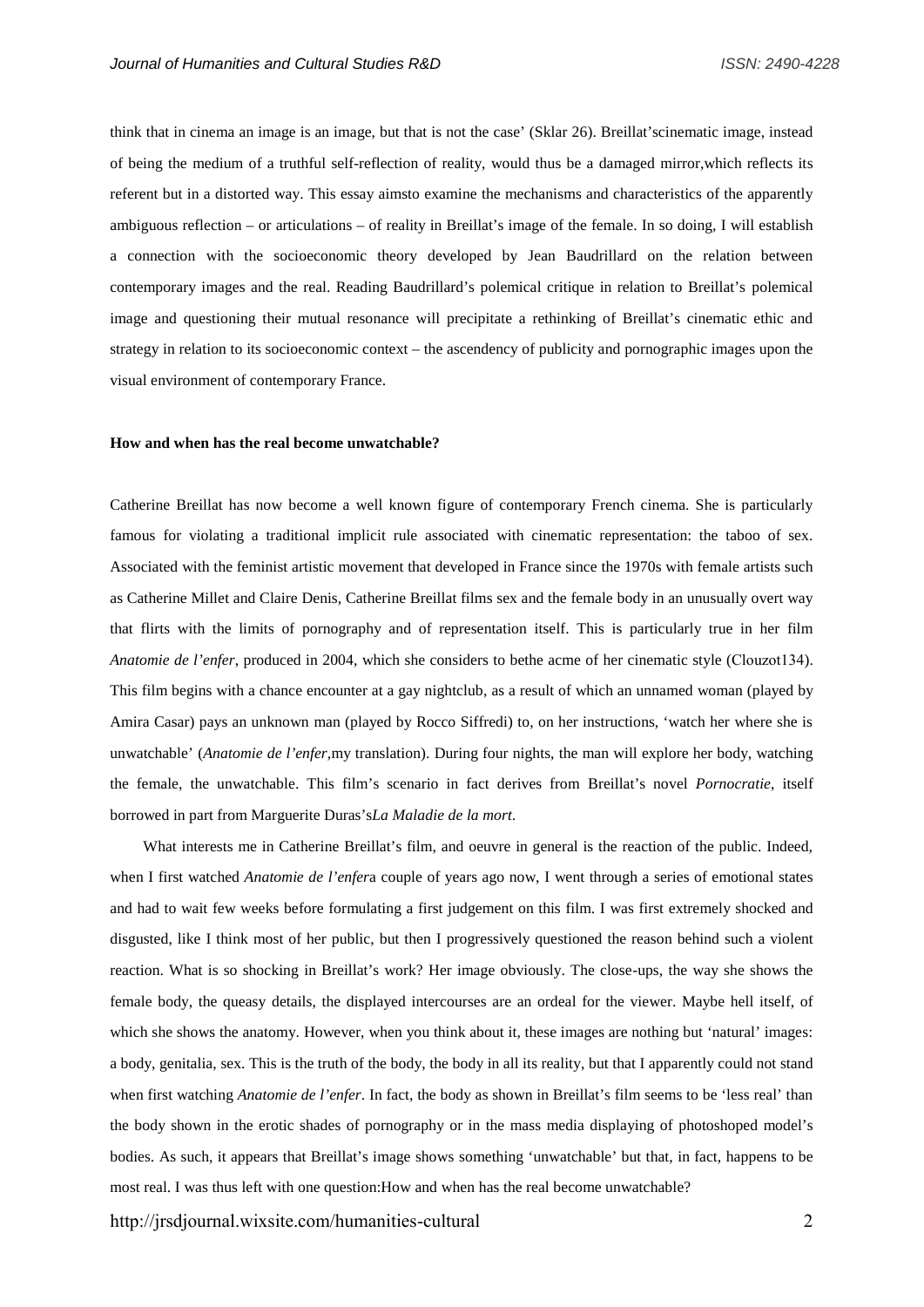Catherine Breillat is not the first to discuss this issue in the French intellectual landscape. The sociologist and philosopher Jean Baudrillard did it before as he was studying the transformations of contemporary societies due to the rise of mass consumerism, mass media and neoliberalism. Baudrillardindeed described the postmodern condition as the experience of the 'death of the real'. For him, the invasion of the public space by mass media images changed human self-perception and perception of reality: what we think is the real is in fact only a reality-show, a 'simulation' of reality while reality itself becomes inaccessible, unwatchable. To illustrate this argument, Baudrillard takes the example of Borges' fable *On the Exactitude of Science* in which an Empire was represented in a map that was so precise that it actually was of the size of the Empire itself. Progressively, the people began to consider the map as the true Empire and, what was actually the Empire was abandoned and turned into a desert. The image created an alternative reality. For Baudrillard, our contemporary societies are similar: images are simulacra, they have no link to reality anymore, they just create another, different reality. Moreover, in trying to preserve an appearance of reality, these images exaggerate their non-existent relation to reality up to the point of becoming 'hyperreal', as Baudrillard puts it (*Simulacres* 1).

However,Baudrillardwarn, such an intricate relation to the real is, in itself, 'diabolical' because utterly deceptive ("Evil Demon" 85). He argues: '[Images] only seem to resemble things […] Or rather, they really do conform, but their conformity itself is diabolical.' (ibid.) Theseimagesdeceive the viewer who believes in their faked reality. As in Borges's Empire, the simulation replaces the real, which is abandoned underneath the hyperreal images. Reality is condemned to desertification and disappearance from disuse: it turns into the 'désert du réel' (*Simulacres*10). This is why Baudrillard sees images as developing 'a fatal strategy of denegation of the real and of the reality principle.' ("Evil Demon" 94). As such, the contemporary image is, Baudrillard suggests, a copy without prototype, what he calls a third order simulacrum.He points out:

The secret of the image […] must not be sought in its differentiation from reality, […] but on the contrary in its "telescoping" into reality, its short-circuit with reality, and finally, in the implosion of image and reality' ("Evil Demon" 93).

#### **An ambivalent relation to the real: Breillat's cinematic image**

http://jrsdjournal.wixsite.com/humanities-cultural 3 ForBaudrillard, every contemporary images are affected by this phenomenonand carrya twofold creative and destructive power regardless of whether they are photographs, advertsor even cinematic images("Evil Demon" 84): they all are hyperreal simulacra characterized by their 'telescoping' into reality.Catherine Breillat's cinematic image does not seem to escape this rule. At the origin of fierce debates on the limits of representation and the relation between images and reality, her films – *Anatomie de l'enfer*most notably –have often been criticized for the supposed triviality and superficiality of their images. The lattersupposedly show, at the same time,*too much* and *not enough*, are too close and too far from reality.As ManohlaDargis, New York Times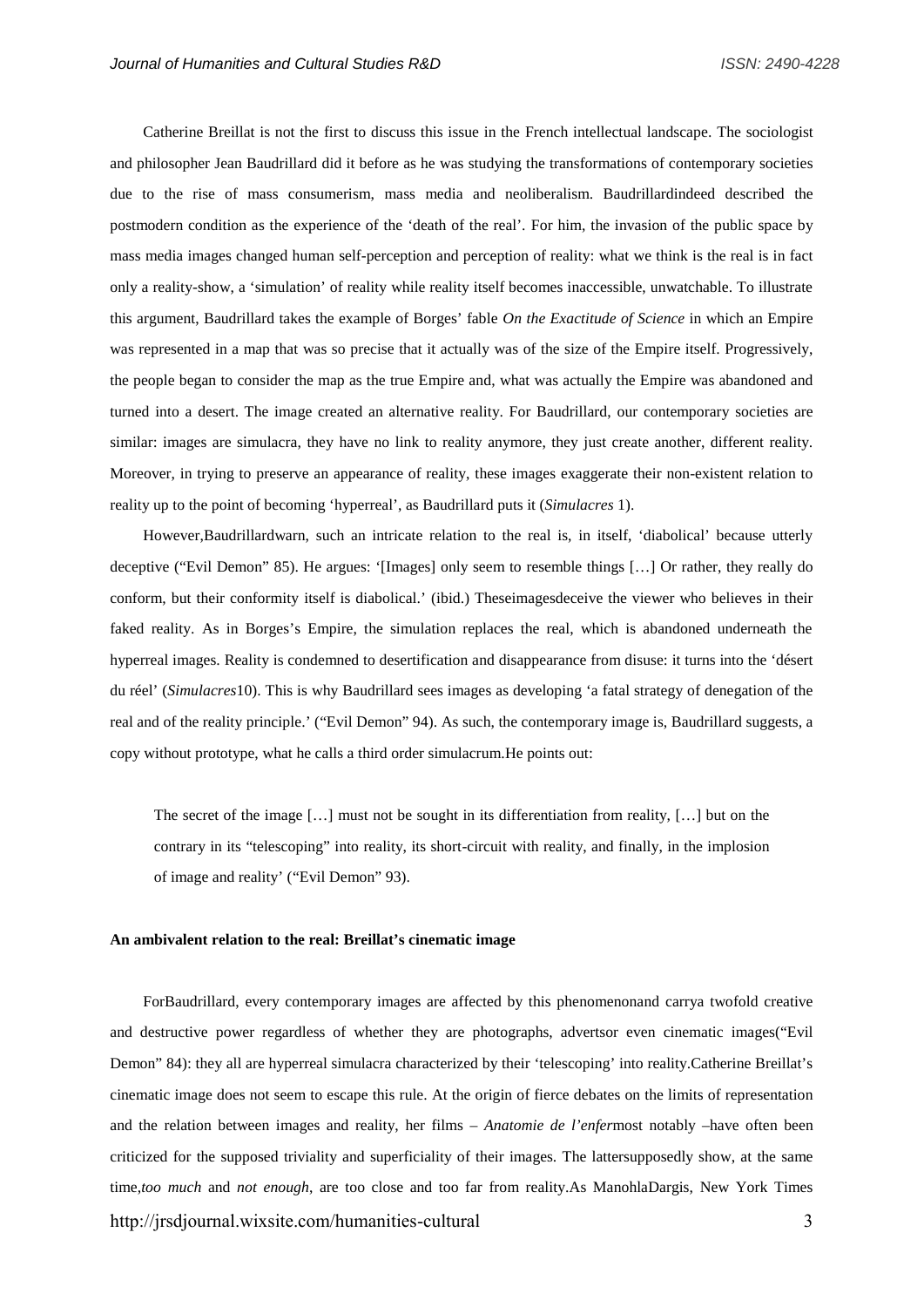critic,argues: '"Anatomy of Hell" is more than a lapse; it is a *brutal* self*-parody* of a filmmaker who, having stripped down to the nitty-gritty once too often, may finally have *nothing left to show*' (12, my italics). For Dargis, as for many detractors of Breillat's film, images in *Anatomie de l'enfer*are, on the one hand, a form of 'brutal parody' of representation, a succession of too close close-ups that exaggerate the triviality of the real. And, on the other hand, they simultaneously seem superficial andfrom any deep meaning.Many critics may disagree with Dargis' negative critique – as I do–yet she does pinpoint a crucial characteristic of Breillat's cinematic style: the ambivalent relation of her image to the real.

Breillat's images indeed develop an ambivalentrelation with the real. The omnipresence of pornographic motifs, reinforced by the use of close-ups to capture female genitalia and the naked body in general, highlights the close relation Breillat's image cultivates with the real. Uncompromising in the displaying of the body, Breillat's image insists on the sexual body, displaying it in all its queasy aspects. The viewer cannot but be overwhelmed by these unavoidable images that show *too much, too closely*. However, this insistence onsexual motifs, what Grønstadcalls the 'visual illicit', seems to contrast with the blurred reality of the film. Set up in vague spatiotemporal and narrative frameworks, giving no indication whatsoever of date, place or even names, the film indeed blurs the limits of reality. The story also gives a clear importance to the dream, taking place during five nights, five dream times – the one of the encounter and the four experimental nights – and filming the woman asleep. Moreover, the woman's suicide attempt and the references to mental illness add a schizophrenic dimension to the film. Accordingly, the viewer never knows what is true and what is not; what is a dream – or nightmare – or the real.Like the man looking through the damaged mirror (see figure 1), the viewer does not know if what he sees is the real or a distorted reflection. This distorted gaze corresponds to Baudrillard's analysis of the 'telefission of the real' ("Evil Demon" 88), its distortion by contemporary images. It is all the more so as the first message on the screen at the beginning of Breillat'sfilm indicates that the actress, Amira Casar, has been replaced by prostheses during the sequences of sexual intercourse and the close-ups on genitalia. Accordingly, even the most basic aspect of bodily display is based on a trick. Conversely, when Amira Casar's actual body is filmed, it looks like a puppet or a doll (see figure 2): as Emma Wilson argues, its stillness, unnatural ivory colour and 'dormant materiality' seem unreal (18). The woman looks more like a doll – Hans Bellmer's dolls in particular, as Clouzot points out (12) – than a real human being (see figure3).

#### **'Parceque je suisune femme': on showing images that are not watchable**

http://jrsdjournal.wixsite.com/humanities-cultural 4 Breillat's images in *Anatomie de l'enfer* develop an ambivalent relation to the real. Herimages, like the onesdescribed by Baudrillard, flirt with the limits of reality, being exaggeratedly close to the real and far from it at the same time.However, Breillat's images do not match Baudrillard's vision of contemporary images. Indeed, Breillat's images set off many debates and are seen as exceptions rather than the norm. My point is that, if Breillat's images perfectly embodied what Baudrillard criticizes, they would not cause such debates and would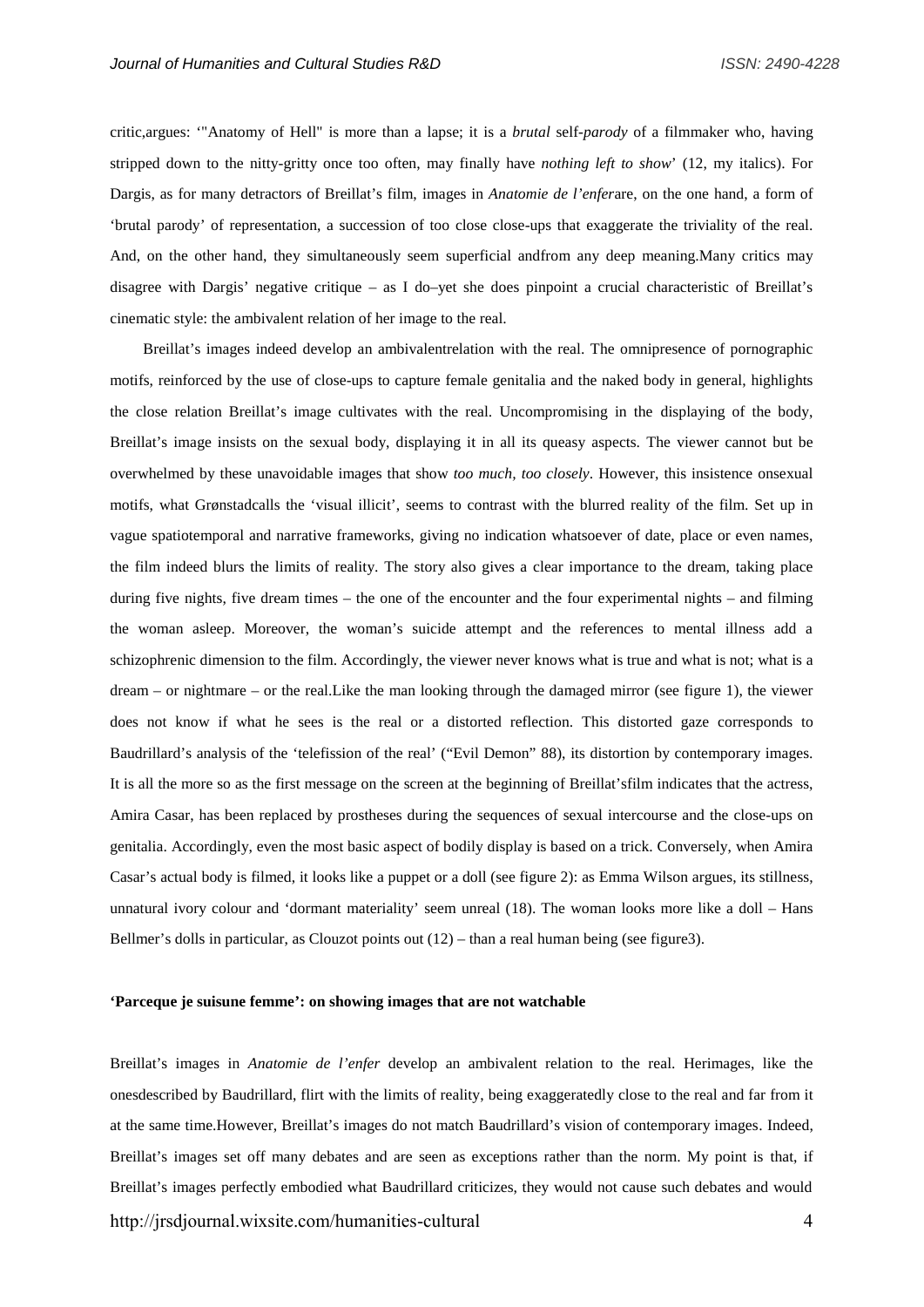look like those of Hollywood or Disneyland – whichBaudrillardoften mentions as examples of how contemporary images have become hyperreal and mere simulacra. In fact,I think that if Breillat's images do share aspects with the hyperreal and simulacra contemporary images while not being totally like them, it is because Breillat plays with the characteristics of the image in order to reverse their 'veiling' of reality. In other words, Breillat's image, I argue, play with and distort the characteristics of the image as analysed by Baudrillard in order not to veil reality but, on the contrary, to unveil it. As such, Breillat's film is the*Matrix*'s 'red pill' that reveals what the real truly is, the desert of the real and tries to inhabit it again. Interestingly, *Matrix* screenplay is based on Baudrillard's theory and the screenplay even includes some quotes from his books such as the following: 'Welcome to the desert of the real'.

What leads me to think of Breillat's image as a revelation of reality is that the quest for reality is a crucial motif in the film.The film is centred on an attempts to reveal what is real and what is not inthe fake images of female bodies shown by pornography and the photoshoped models on publicities. The film indeed opens with the enigmatic woman's statement, 'parceque je suisune femme', which is used by the woman as a justification for her suicide attempt.Breillat's film seems to respond to such a statement, highlighting what it implies to be a woman in contemporary societies and what being a female truly means. This quest for the reality of the female is made in spite of – and, as Breillat highlights, in order to change – the man's merciless gaze upon the female. As Breillat stressed: '[*Anatomie de l'enfer*]est le parcoursinitiatique de l'homme' (Devanne). Breillat opposes and tries to change the reality of the female as conceived by the man.The man being here for both the film's character and the contemporary audience, either male or female, influenced by a patriarchal logic. This patriarchal logic is expressed by the man's affirmative peremptory sentences, his conception of the female appearing asindisputable: 'La fragilité des chairs féminines impose le dégoûtou la brutalité', says the man. Breillat firmly opposes this reality. Accentuating the contrast between the disgust and inclemency of the man's gaze upon the female, and the uncluttered and pure aspect of Amira Casar's body, Breillat insists on the unfairness of the man's severe judgement. The four-night exploration of the woman's body thus appears as an exploration and revelation of the contemporary misconception of the female.

Crucially, for Breillat, contemporary images are at the origin of such patriarchal misconceptions. In her screenplay to *Romance*, she describes the contemporary image as 'uneforme de prostitution audiovisuelle' (8), a prostitution of reality. For her, the over-eroticization of the female body and its technically-implemented transformation in photoshopedadverts alienate the reality of the female.Accordingly, Breillat, like Baudrillard, puts the blame on contemporary images for their damagingeffect on reality.Crucially, Breillat's film appears to dig out for and reclaim this forgotten, damaged real.As Breillatexplains:

All the images of sex and bodies that we see are marred by perversion. […] Artists have the responsibility to represent sex from another point of view. This is what I have to address, and what I must do is show images that are not showable (Murphy).

http://jrsdjournal.wixsite.com/humanities-cultural 5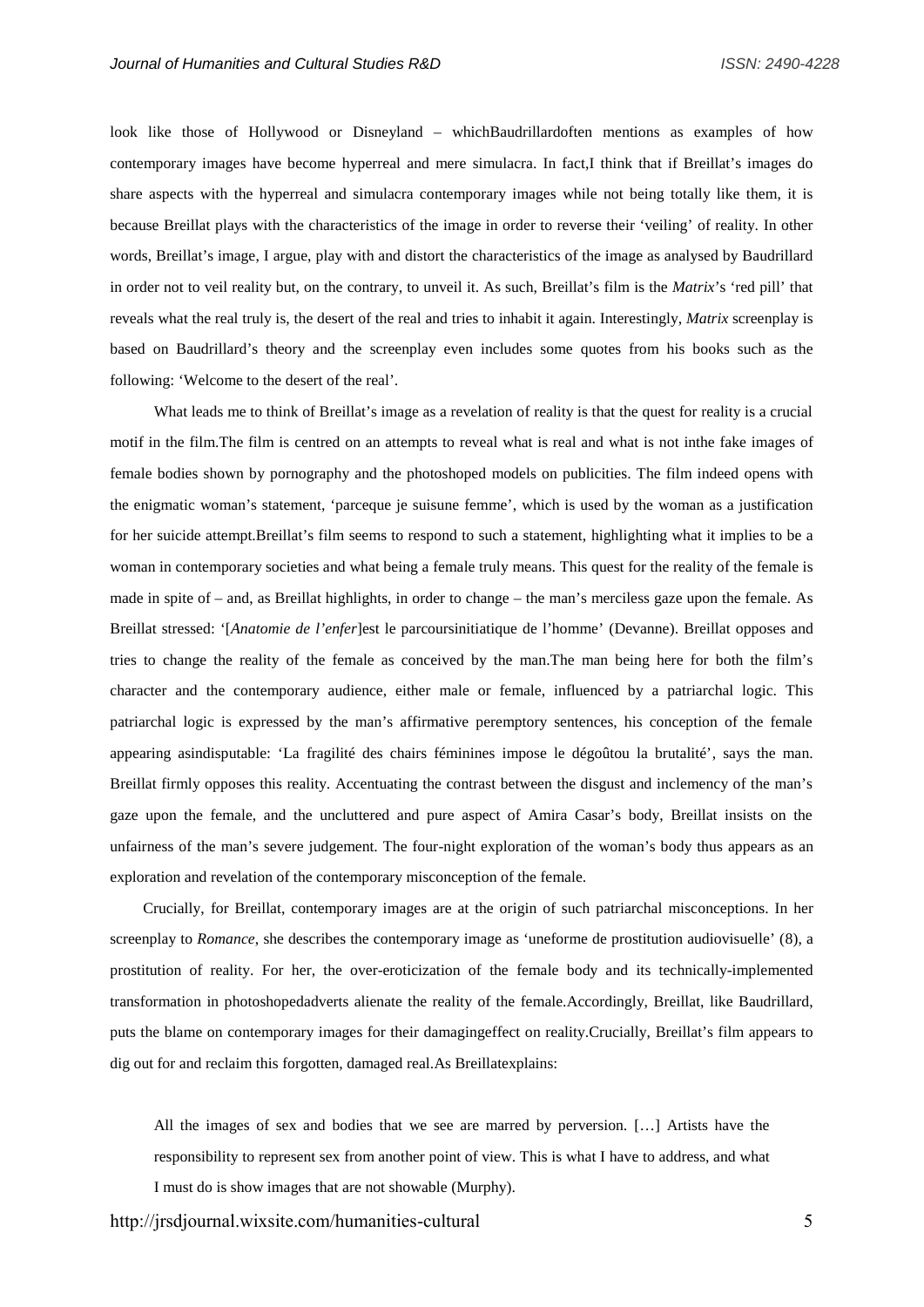*Anatomie de l'enfer* is about showing the 'unshowable', watching the unwatchable (Grønstad). This is encapsulated in the main theme of her film: as Breillat reminds us 'essentially, she's paying him to watch her where she can't be watched' (Murphy). The vieweris encouraged, forced even, to face the unwatchable: the fact that an alternative reality exists behind the veil of contemporary images and conceptions of the female. As Breillat points out: 'The difficulty lies in the attempt to see ourselves in a different way than we are envisaged by society' (Murphy). Her film thus consists of a surgery of the gaze: it is a dissection of the viewers' vision of the real, aiming to free it from the pre- and mis-conception the latterhave of their reality. *Anatomie de l'enferthushelps the audience to cultivate 'an eye capable of seeing something other than what is given to be* seen', as Silvermann puts it(227). Breillat'scamera itself, opening up a new vision ofthe female for us to see, embodies this alternative,freed gaze. Filming through the damaged mirror, as a symbolic reminder of her attempt to distort our perception of the real, Breillat's camera captures an alternative order of reality, revealing its very possibility and existence (see figure 2).*Anatomie de l'enfer*thus indeed is*The Matrix*'s 'red pill' that reveals the presence of an alternative reality behind the simulation, the fake reality of the 'matrix'.As Breillatnicely puts it, her image 'donneune existence à ce qui existe' (10).

I however must emphasise that, if Breillat's image suggests an alternative reality beyond the simulation, Breillat's project is not a nostalgic call for retrogression or a return to some original reality that would lie behind the veil of simulation. Her project as well as her art has, as she puts it, 'l'exigence d'être novateur' (ibid). This is why her image aspires to offer alternative possibilities, alternative orders of reality, freed from the simulation but different from some long gone original reality. Baudrillard himself, in his later works, questioned the very possibility of the supposedly original real, coming closer to a Lacanian interpretation of the real as 'impossible'. As such, Breillat offersthe possibility of an alternative order of reality to her audience.While it shares aspects with the Baudrillardianhyperreal and simulacrum image, Breillat's image thus reveals the deceptive nature of the simulation, instead of contributing to it.

#### **'Le cinéma, c'est de la peinture[…] en mouvement'**

A question remains, however: why does Breillat's image, at first sight, resemble Baudrillard's perverse image? I read this inchoate resemblance as a consequence of the unfamiliarity of contemporary viewers with images that exceed the simulation. Breillat's image, unlike Baudrillard'shyperreal one,only appears exaggeratedly real to the viewers because they forgot what is real.As such, it seems to me that what is so shocking about Breillat's image is not so much her ambiguous relation to pornographic images, but the gap between what advertising and pornography make us consider as the real, and Breillat'sunveiling of the possibility of an alternative order of reality.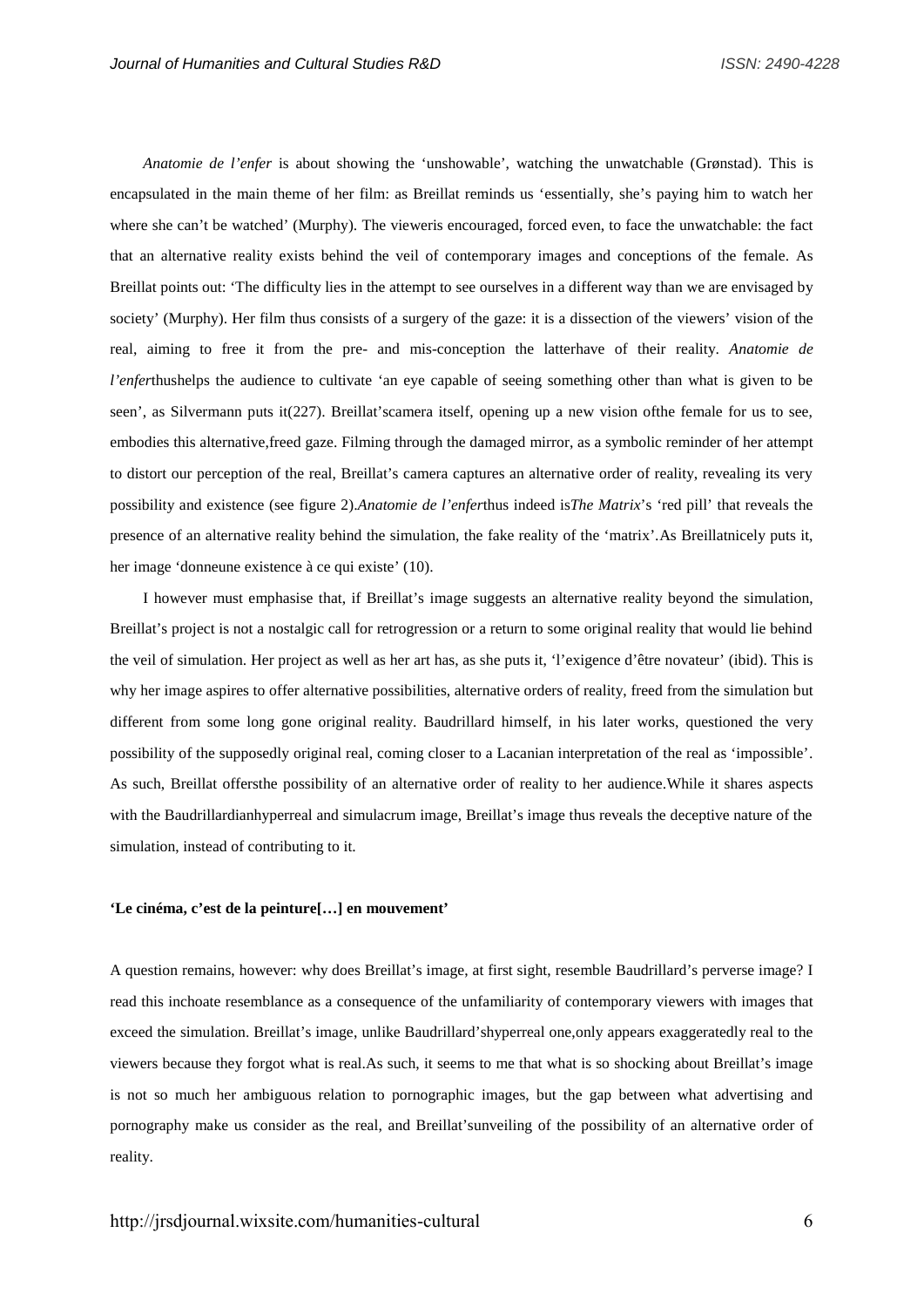Breillat's alternative displaying of the reality of the female is what, for her, makes her oeuvre a 'cinéma moral' (Breillat8). Her cinematic ethic does not focus on morality through the filming of moral actions or trying to impart a final moral –'la morale au cinéma' (ibid). On the contrary, she wants to show the truth of the female body, to reveal it as it iswithout judging it. This is precisely where Breillat's image and Baudrillard's theory meet again: Breillat's 'cinéma moral' opposes the 'immoral' image as described by Baudrillard ("Evil Demon" 84). With her 'cinéma moral', Breillat undermines the 'immoral logic, without depth, beyond good and evil, beyond truth and falsity' of the image's telescoping into the real that Baudrillard identified ("Evil Demon" 90). I thus see Breillat's work as a deconstruction of the image in order to create a new one. Indeed, her work on the image goes so far as to upset the most basic logical and causal relation of representation that links it to the real: it dissects the viewers' perception of their reality, as it were. As such, Breillat's filmonly keepsthemost basic structure of images, its *anatomie*, in order to completely rethink and recreate it. This deconstruction can be read as an attempt to reach the 'degrézéro' of the artistic image, echoing Roland Barthes' 'degrézéro de l'écriture'.

As I previously noted, Breillat's project is fundamentally innovative and does not aim to regress to an original form of reality – or of image. However, Breillat's reconstructed imagedoes appearto draw on the experience ofartistic images of the past.IfBaudrillard clearly expressed his nostalgia for the paintings of the old masters (Critique), Breillat also demonstrated her desire to turn her moving image into a moving painting. Indeed, as Emma Wilson suggests, Breillat's moving imagein *Anatomie de l'enfer* brings to life the static image of the sexual paintings of the nineteenth century (see figure 4). Courbet's *L'Origine du monde*, Manet's*Olympia* and Ingres's *Grande Odalisque* are resonant with the choreography of the bodies in sexual relation, the contrast of the colours, the succession of close-ups, and Amira Casar's positions in the film. In fact, *Anatomie de l'enfer*'s stills themselves served as the basis for an artistic exhibition before the film was released (Tylski).As Breillatinsistedduring an interview 'J'aitoujoursditque pour moi le cinéma, c'est de la peinture[…]en mouvement' (Tylski).

#### **The future of images**

However, I consider that this step backwards in art history constitutes the foundation of Breillat's innovation. She gives apossibility of futurity to contemporary imagesthrough the creation of a new image on the ashes, on the *anatomie* of previous forms of images. Her image would thus be conjugated in Kristeva's 'future perfect' (364), this time thought to re-conceive a different future. Breillatcreates the image that *willhave been* if the media, consumerism and capitalism had not turned images into a destructive process. She gives apossibility of future tense tothe image through a step backwards into its past. Breillat's image is thus a bridge between the past and the future of the image. Crucially, in giving a future to the artistic image, Breillat fundamentally opposesBaudrillard's critique. Indeed, Baudrillardpolemically announced the death of the image and contemporary art in general.He suggested:

http://jrsdjournal.wixsite.com/humanities-cultural 7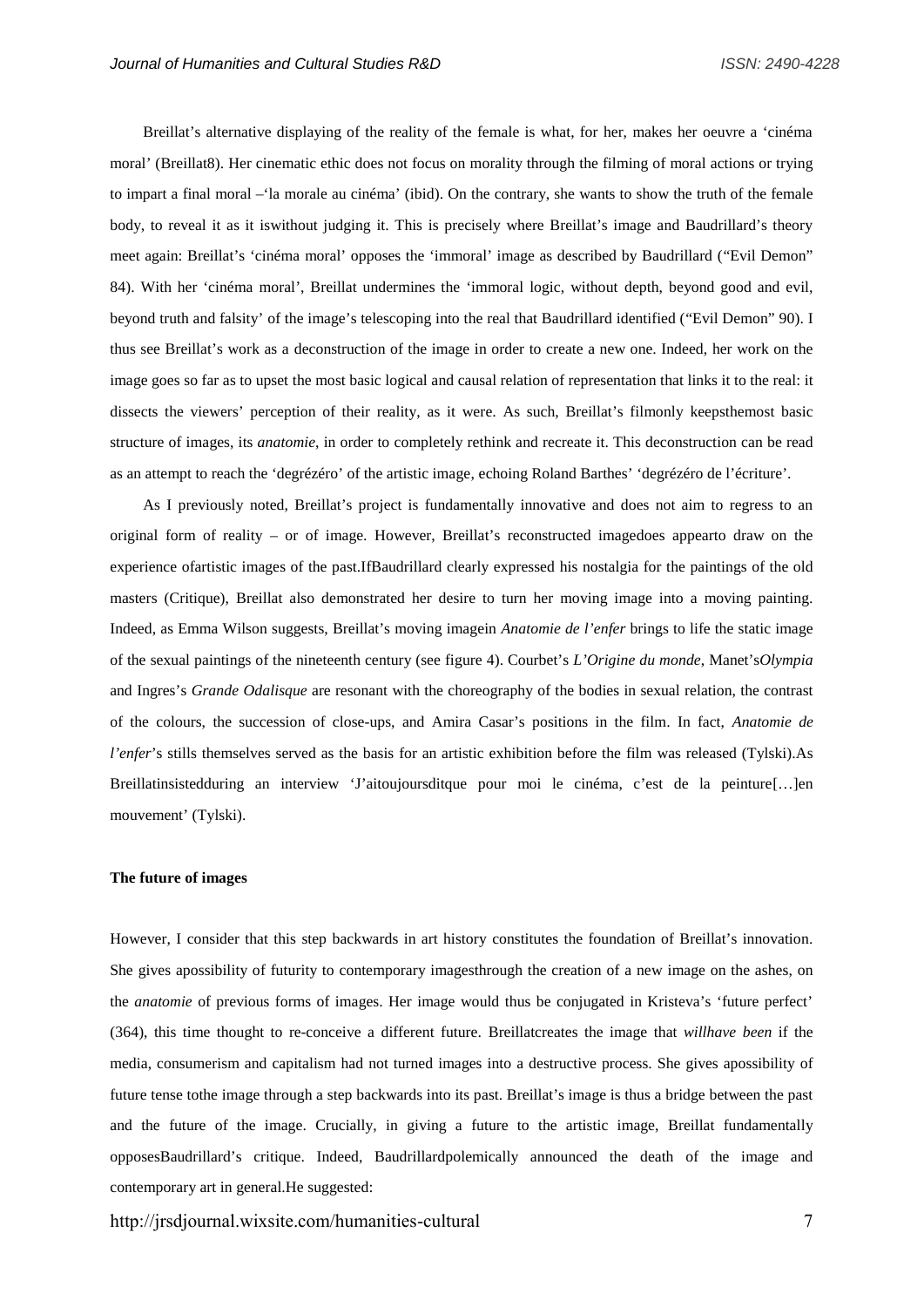Maisquepeut encore signifier l'artdans un monde hyperréalisted'avance, cool, transparent, publicitaire? Quepeut signifier le porno dans un monde pornographiéd'avance? Sinon nous lancer un dernierclind'oeilparadoxalcelui de la réalité qui se ritd'elle-même sous saforme la plus hyperréaliste, celui du sexe qui se rit de lui-même sous saforme la plus exhibitionniste, celui de l'art qui se rit de lui-même et de sapropredisparition sous saforme la plus artificielle: l'ironie. ("Complot")

However, for Kellner, 'Baudrillard's dismissal of art and aesthetics blocks the necessary work that needs to be done. While his analyses are certainly a provocation to new thinking and practice, one must go beyond Baudrillard to make his insights productive for aesthetic theory and practice today'.By offeringa possibility of future to the artistic image, Breillatgoes against – even beyond – Baudrillard's pessimistic critique.

There remains a final question of whether this is a step beyond or towards Baudrillard. Kellnerindeed wisely questions how consciously provocative Baudrillard's critique was. As Turner reminds us: 'The provocateur in Baudrillard was just as strong at the end of his life as in his early years when he first encountered, and embraced, pataphysics' (2005). As a practitioner of this science of imaginary solutions, his critique indeed matches the pataphysical strategy seeking to upset traditional Cartesian logic in order to open up new intellectual perspectives that the movement wanted to create. This is whyBaudrillard's death sentence can be read as an attempt to shake an artworld that is running out of steam and to encourage contemporary artists to generate a resurrection of the image.Lotringerfurther argues:

The only legitimate reason art would have to exist nowadays would be to reinvent itself as art. But this may be asking too much. It may not be capable of doing that, because it has been doing everything it could to prove it still is art. In that sense Baudrillard may well be one of the last people who really cares about art.

Baudrillard polemically stated that art is not art anymore, encouraging people to recreate art instead of searching for proof that art is art. And this is precisely what Breillat does: she deconstructsand recreates the image in order to recreate art and thus reality itself, in a sense fulfilling Baudrillard's hopes.

http://jrsdjournal.wixsite.com/humanities-cultural 8 Both relying on the polemical aspect of their works and theses as a way to shake the art world, Baudrillard and Breillat both implement a strategy of disruption to end what Baudrillard calls 'la dictature des images' ("Complot"). Grønstad argues in that sense:'Rather than being stigmatized as representatives of an over-hyped "shock cinema", I suggest that the films in question [Breillat's films] more usefully be regarded as an antidote to the numbing complacencies and stock humanity of much mainstream cinema' (164).Allowing her public to watch the unwatchable, and, by so doing, disrupting the alienated gaze of her audience,Breillat's image frees the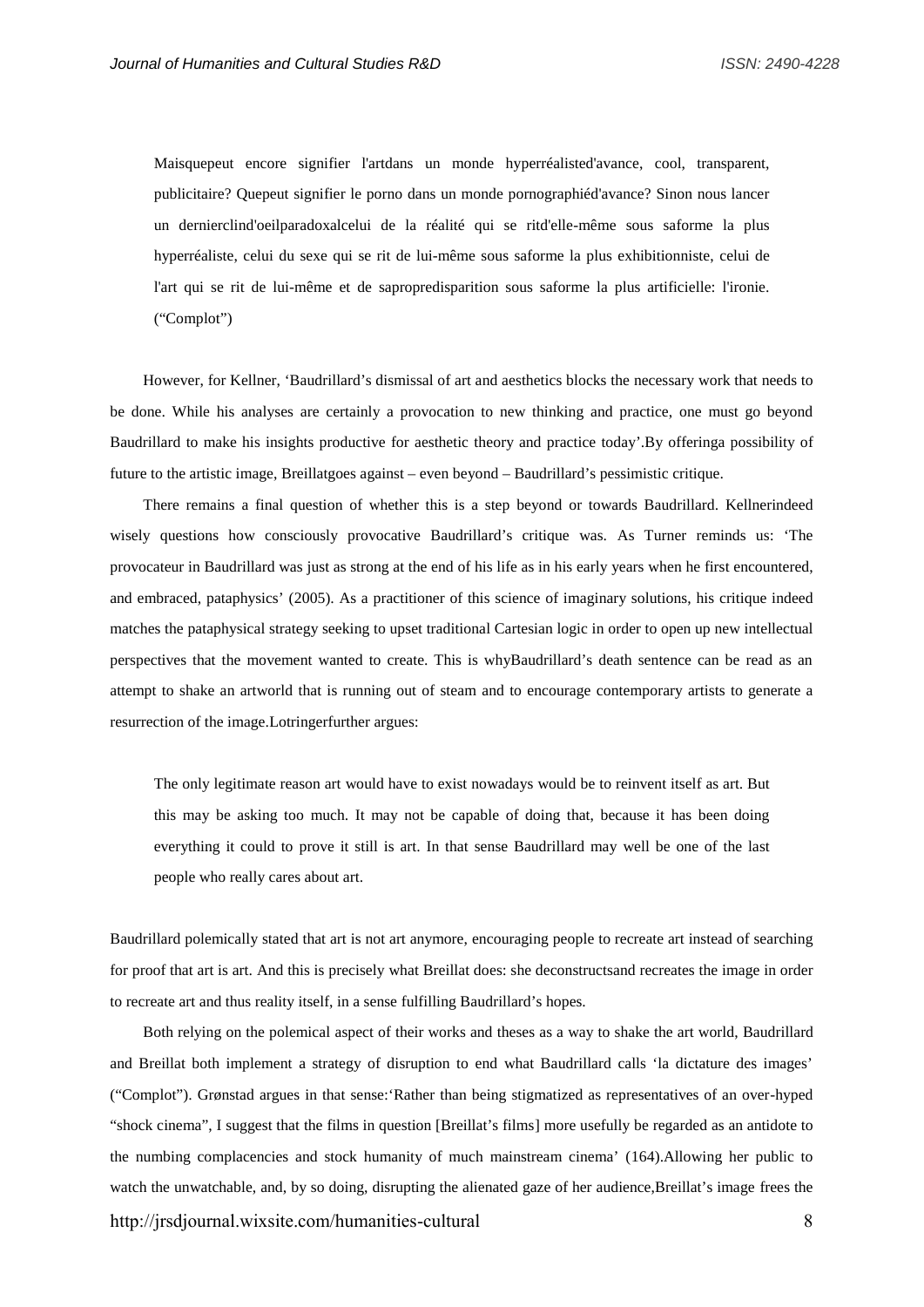audience's perspective from the dictatorship of the image.Through disruption, and the valorization of an 'other' image, Breillat thwarts the 'complot de l'art', that, in Baudrillardian terms, 'can parody this world, illustrate it, simulate it, alter it; (but) never disturbs the order, which is also its own" (*Critique* 110). What is promising in Breillat's imageis that it does disturb this order. Her images are the explosion Baudrillard was waiting for when he described with feigned pessimism: 'What will happen will never be explosion but implosion. Never again will we see energy in its spectacular and pathetic form […] but only the cold energy of simulacra,its distillation in homeopathic doses into the cold systems of information' ("Evil Demon" 90).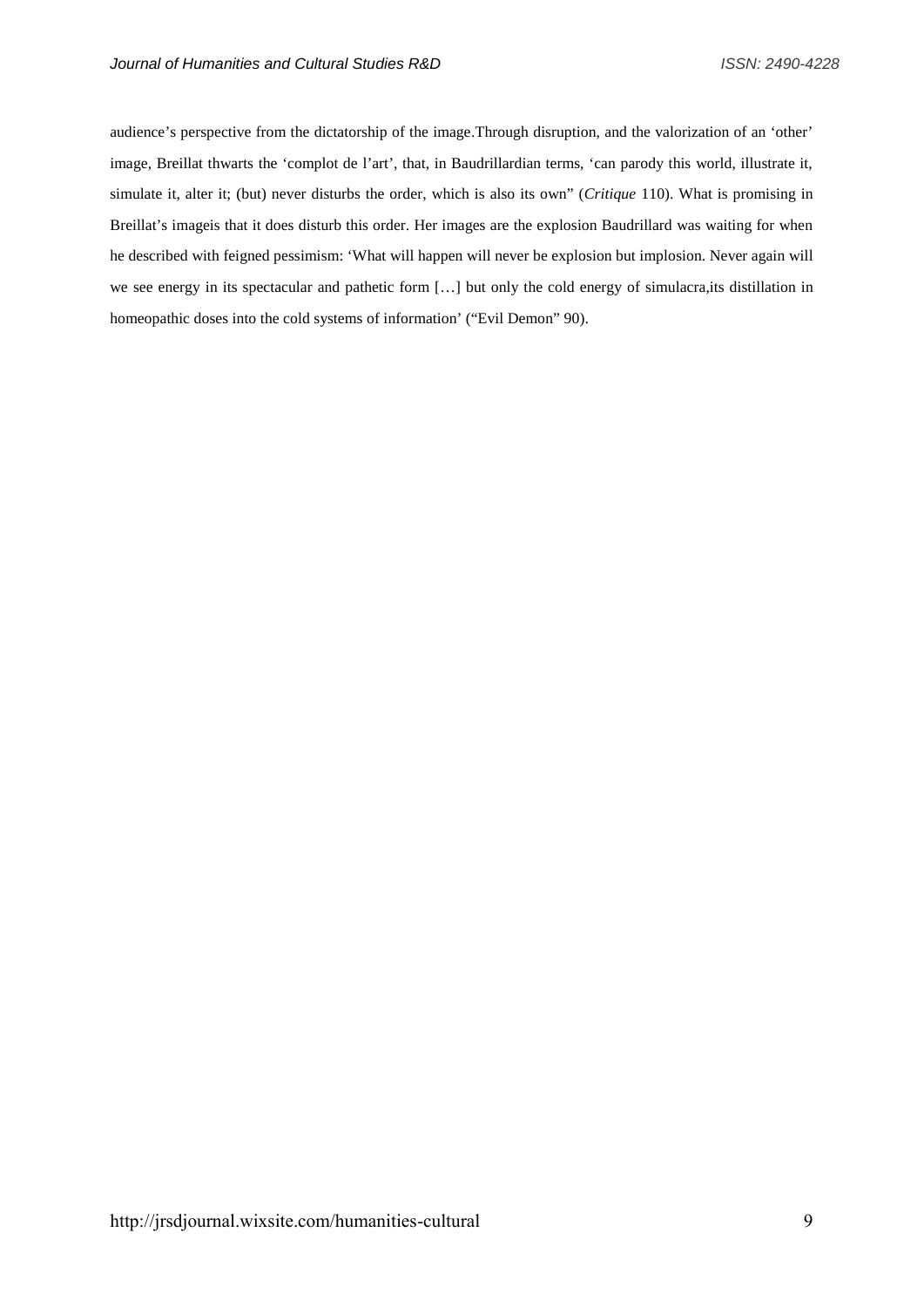### **Work cited**

- Baudrillard, Jean. *For a Critique of the Political Economy of the Sign,*St. Louis: Telos, 1981. Web.
- —*Simulacres and Simulations,*Paris: Galilée, 1981. Print.
- 'Le Complot de l'art' in *Libération*May 20<sup>th</sup>1996. Web.
- 'The Evil Demon of Images' in Steve Redhead (ed.) *The JeanBaudrillard's Reader,*Columbia University Press,83-98, 2008. Print.
- Breillat, Catherine. Scénario de *Romance*, *Cahiers du cinéma*, Coll. « Petite Bibliothèque des *Cahiers du cinéma* », 8-20, 1999. Web.
- Clouzot, Claire. *Catherine Breillat: Indécence et pureté,*Cahiers du Cinéma, Paris, 2004. Print.
- Dargis, Manhola.'Strangers Squirrel themselves away for Four Nights of Sex and Zero Nights of Fun' in *The*
- *New York Times*, 15 October 2004. Web.
- Devanne, Laurent. 'Catherine Breillat, cinéaste', *Radio Libertaire*, 2004. Web.
- Grønstad, Asbjørn. 'Abject Desire: *Anatomie de l'enfer*and the Unwatchable', *Studies in French Cinema,* vol. 6:3, 161–169, 2006. Web.
- Hoberman, J. 'Gray Anatomy' in *The Village Voice*, 49: 41, 2004. Web.
- Kellner, Douglas. 'Jean Baudrillard and Art', 2006. Web.
- Kristeva, Julia. *La Révolution du langagepoétique*Seuil, Paris, 1974. Print.
- Le Vern, Romain. 'Trois questions à Catherine Breillat', *Les EntretiensaVoir-aLire*, 2007. Web.
- Lotringer, Sylvère.'The Piracy of Art', introductory chapter to: Baudrillard, Jean. *The Conspiracy of Art: Manifestos, Interviews, Essays.* Ames Hodges (trans.), SylvèreLontringer (ed.) New York: Semiotext(e)/The MIT Press, Volume 2:2, 2005. Web.
- Murphy, Kevin. 'Hell's Angels: An Interview with Catherine Breillat on *Anatomy of Hell*', *Senses of Cinema*34,2005. Web.
- Silverman, Kaja. *The Threshold of the Visible World,*New York and London: Routledge, 1996. Print.
- Sklar, Robert. "A Woman's Vision of Shame and Desire: An Interview with Catherine Breillat",*Cineaste*,25.1, 1999. Print.
- Turner, Chris. "Introduction" in Baudrillard, Jean. *The Intelligence of Evil or the Lucidity Pact (Talking Images),* trans. Chris Turner, Oxford: Berg Publishers, 2005, 105-13. Web.
- Tylski, Alexandre. 'Entretien avec Catherine Breillat' in Cadrage.net, 2003. Web.
- Vasse, David. *Catherine Breillat: Un cinéma du rite et de la transgression,*Editions Complexe, 2006. Print.
- Wilson, Emma.'Catherine Breillat and Courbet's *L'origine du monde*,Piotrowska, Agnieszka (ed.), *Embodied Encounters: New approaches to psychoanalysis and cinema,*London: Routledge, 2014,11-21. Print.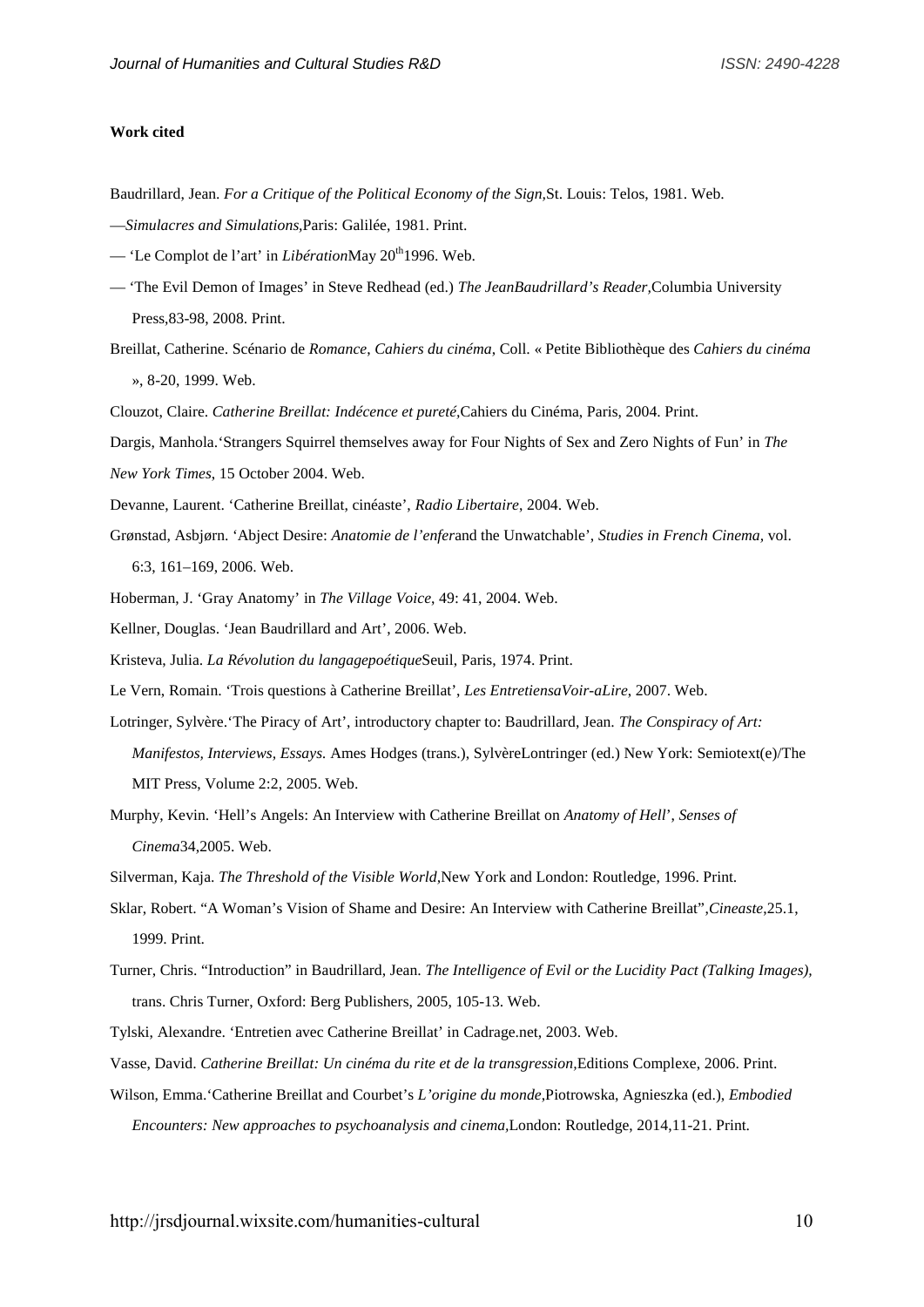## **Appendix**



Figure 1: Catherine Breillat, *Anatomie de l'enfer* (screenshot)



Figure 2: Catherine Breillat, *Anatomie de l'enfer*(screenshot)



Figure 3: Hans Bellmer, 'Die Puppe', 1934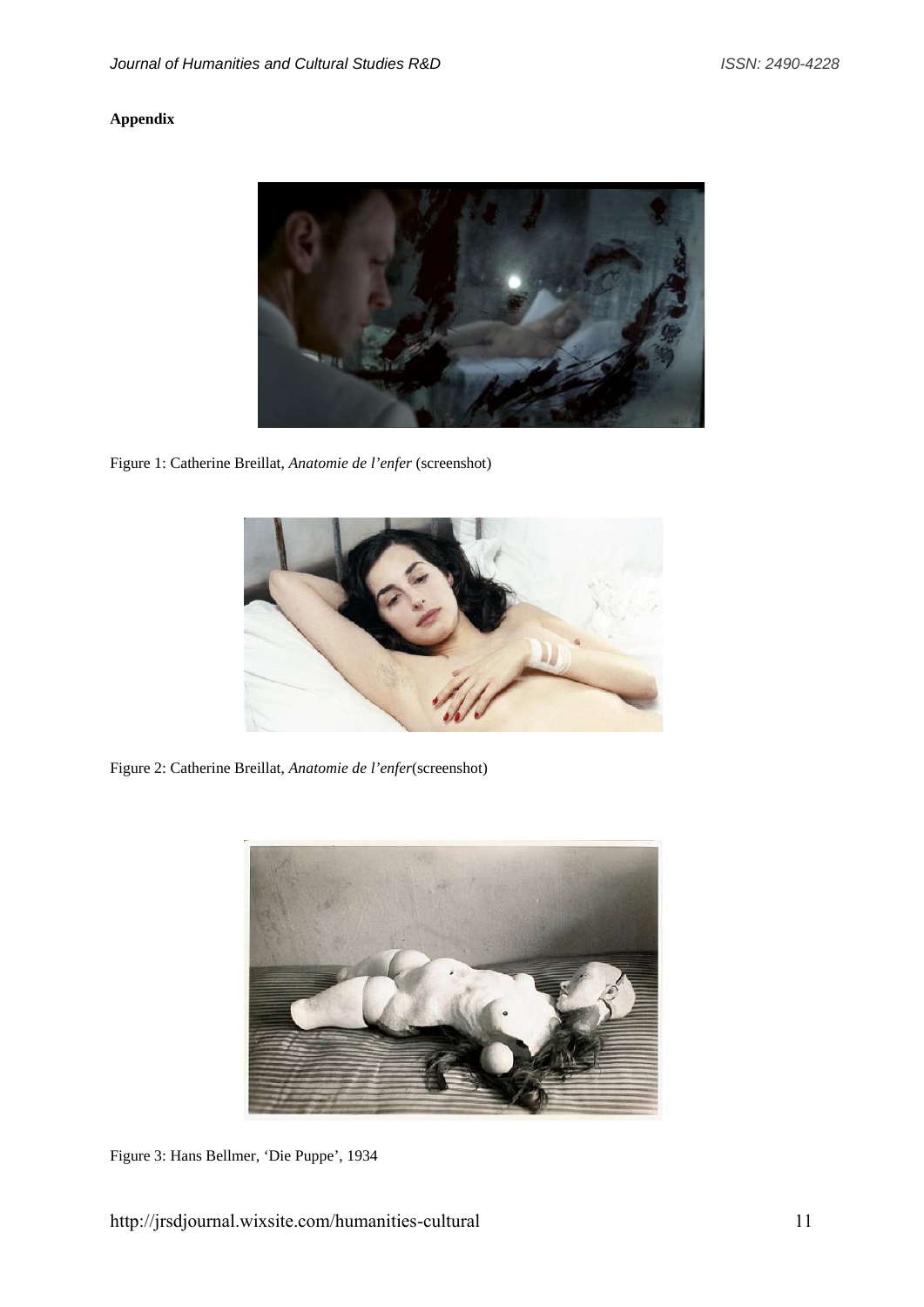